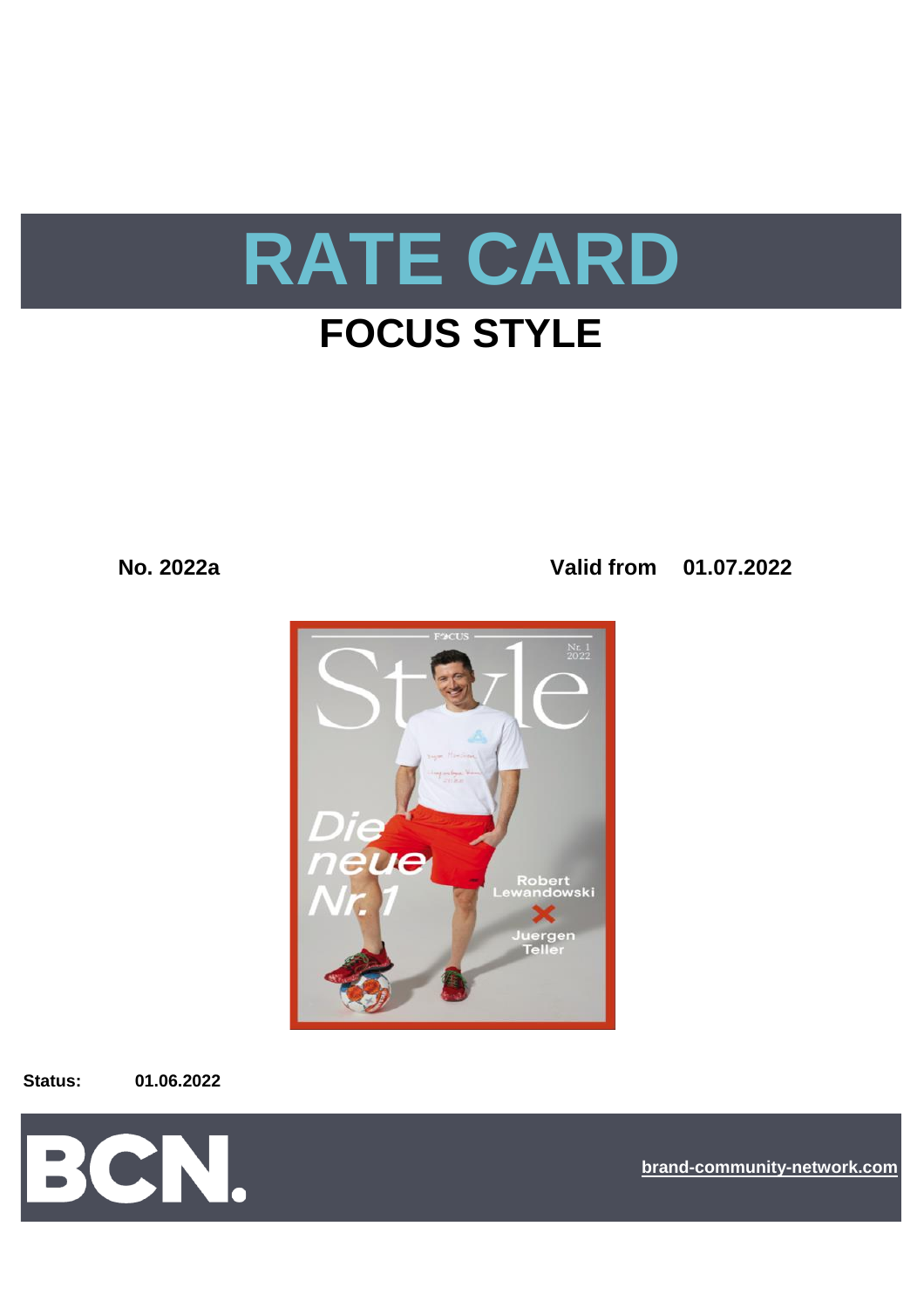

# **PUBLISHER'S DATA**

FOCUS Magazin Verlag GmbH Commerzbank AG D-81925 München BIC: DRES DEFF 680

P +49 89 9250 3669 [andrea.laub@burda.com](mailto:andrea.laub@burda.com) **Terms of payment:**

### **Print Management/Placement**

Doris Braß AdTech Factory GmbH Arabellastraße 27 81925 München T +49 89 9250 2452 [doris.brass@adtechfactory.com](mailto:doris.brass@adtechfactory.com)

### **Ad Management/Order Management**

AdTech Factory GmbH Hauptstraße 127 **Terms and conditions:** D-77652 Offenburg P +49 781 84 3751 [orders@adtechfactory.com](mailto:orders@adtechfactory.com)

### **Frequency of publication**

**& on sale date Technical data:** 4 x p.a., saturday (subject to change)

### **Place of publication** [duon-portal.de/](https://duon-portal.de/)

Munich, PZN 511237

#### **Publisher Bank accounts: Bank accounts:**

Arabellastraße 23 IBAN: DE54 6808 0030 0723 4120 00 UniCredit Bank AG **Brand Director IBAN: DE19 7002 0270 0015 0249 05** Andrea Laub BIC: HYVEDEMMXXX

Invoices are due in net 30 days after the invoice date. The publisher guarantees a 2 per cent discount for advance payments, provided that the invoice amount is submitted on the publication date of the issue in which the advertisement is published at the latest and no older invoices are outstanding. In the event that the payment target is exceeded, default interest pursuant to Clause 11 of the Terms and Conditions of 5 per cent is calculated based on the respective base rate pursuant to Section 1 (1) of the German Discount Rate Transition Law (Diskontsatz-Überleitungs-Gesetz– DÜG). All prices are net prices. The statutory value-added tax is added. Direct debit is possible.

All ad orders are exclusively carried out pursuant to the General Terms and Conditions. These have to be requested directly from BCN or can be viewed online at:

[brand-community-network.com/terms-conditions](https://bcn.burda.com/terms-conditions)

For current and binding technical data, log onto duon-portal.de. Also available as PDF download.

### **Delivery of printer's copy:**

Please upload all copies electronically to duon-portal.de. For support please e-mail support@duon-portal.de or call +49 40 37 41 17 50.

### **General legal notice:**

The warranty claims specified in the publishers' general terms and conditions apply only when the certified technical requirements and standards published on the DUON portal have been fulfilled as well as the delivery has been carried out via the DUON portal. This also holds when data are provided without proof.

### **Online advertisement booking:**

The current, binding technical advertisement bookings can also be sent via the online booking system:

[obs-portal.de/](https://www.obs-portal.de/)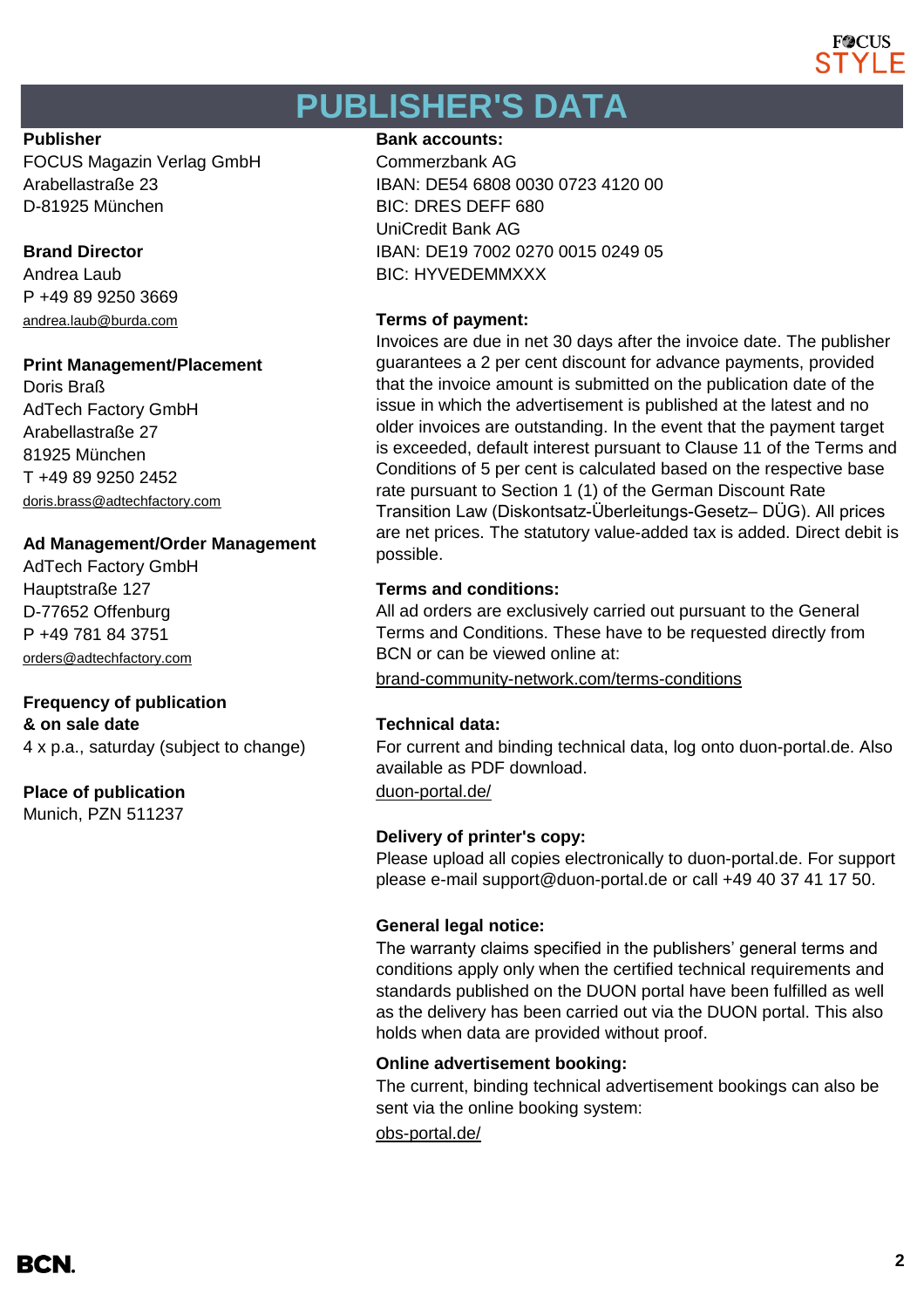

# **FORMATS & RATES**

| Format     | <b>Placement</b>      | <b>Bleed format*</b> | Rate                  |
|------------|-----------------------|----------------------|-----------------------|
| $1/1$ page | Standard              | 247 x 380            | 31,700 €              |
| $2/1$ page | <b>Opening Spread</b> | 494 x 380            | 66,700 €              |
|            |                       |                      |                       |
| $1/1$ page | inside back cover     | 247 x 380            | $36,000 \in$          |
| $1/1$ page | inside front cover    | 247 x 380            | $36,000 \in$          |
|            |                       |                      | *width x height in mm |

### **Advertorials:**

[brand-community-network.com/advertisin](https://bcn.burda.com/advertisingsolutions/print/native-ads)gsolutions/print/native-ads Formats and prices for advertorials created by the editorial team on request. For more information, please visit

#### **Consecutive Ads:**

Surcharge on two or more adverts on consecutive partial-page ads: 5%

#### **Fixed placements:**

Agreed fixed placements (e.g. first for a business line, commodity group, etc.) entitle the publisher to bill a placement surcharge.

#### **Type area format:**

On request.

**Digital rate card:**

Please find the digital rate card here: [brand-community-network.de/advertisingsolutions/digital/prices](https://bcn.burda.com/advertisingsolutions/digital/prices)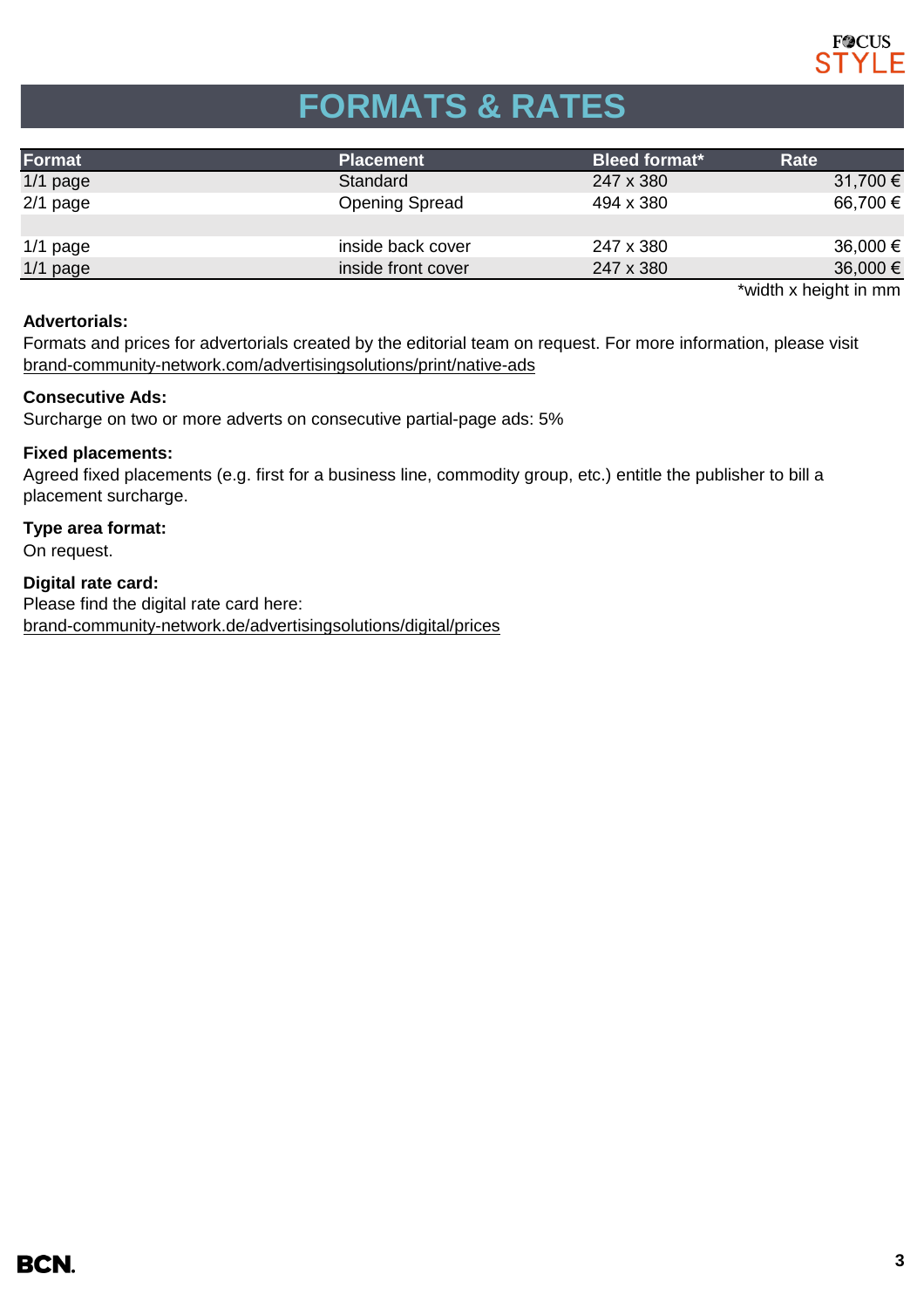

| <b>SCHEDULE</b>                                                             |              |               |                                                |                                     |  |  |
|-----------------------------------------------------------------------------|--------------|---------------|------------------------------------------------|-------------------------------------|--|--|
| The BCN topic preview tool provides you with attractive themes or specials: |              |               | brand-community-network.com/topic-preview-tool |                                     |  |  |
| No.                                                                         | On sale date | Closing date* |                                                | Copy date** Special closing date*** |  |  |
| 01/2022                                                                     | 19.03.2022   | 21.02.2022    | 25.02.2022                                     | 31.01.2022                          |  |  |
| with FOCUS #12/2022                                                         |              |               |                                                |                                     |  |  |
| 02/2022                                                                     | 09.07.2022   | 13.06.2022    | 17.06.2022                                     | 23.05.2022                          |  |  |
| with FOCUS #28/2022                                                         |              |               |                                                |                                     |  |  |
| 03/2022                                                                     | 17.09.2022   | 22.08.2022    | 26.08.2022                                     | 01.08.2022                          |  |  |
| with FOCUS #38/2022                                                         |              |               |                                                |                                     |  |  |
| 04/2022                                                                     | 03.12.2022   | 07.11.2022    | 11.11.2022                                     | 17.10.2022                          |  |  |
| with FOCUS #49/2022                                                         |              |               |                                                |                                     |  |  |

\* Closing & cancellation date

\*\* Delivery date for printer's copies

\*\*\* Closing & cancellation date for ad specials, special formats, special placements